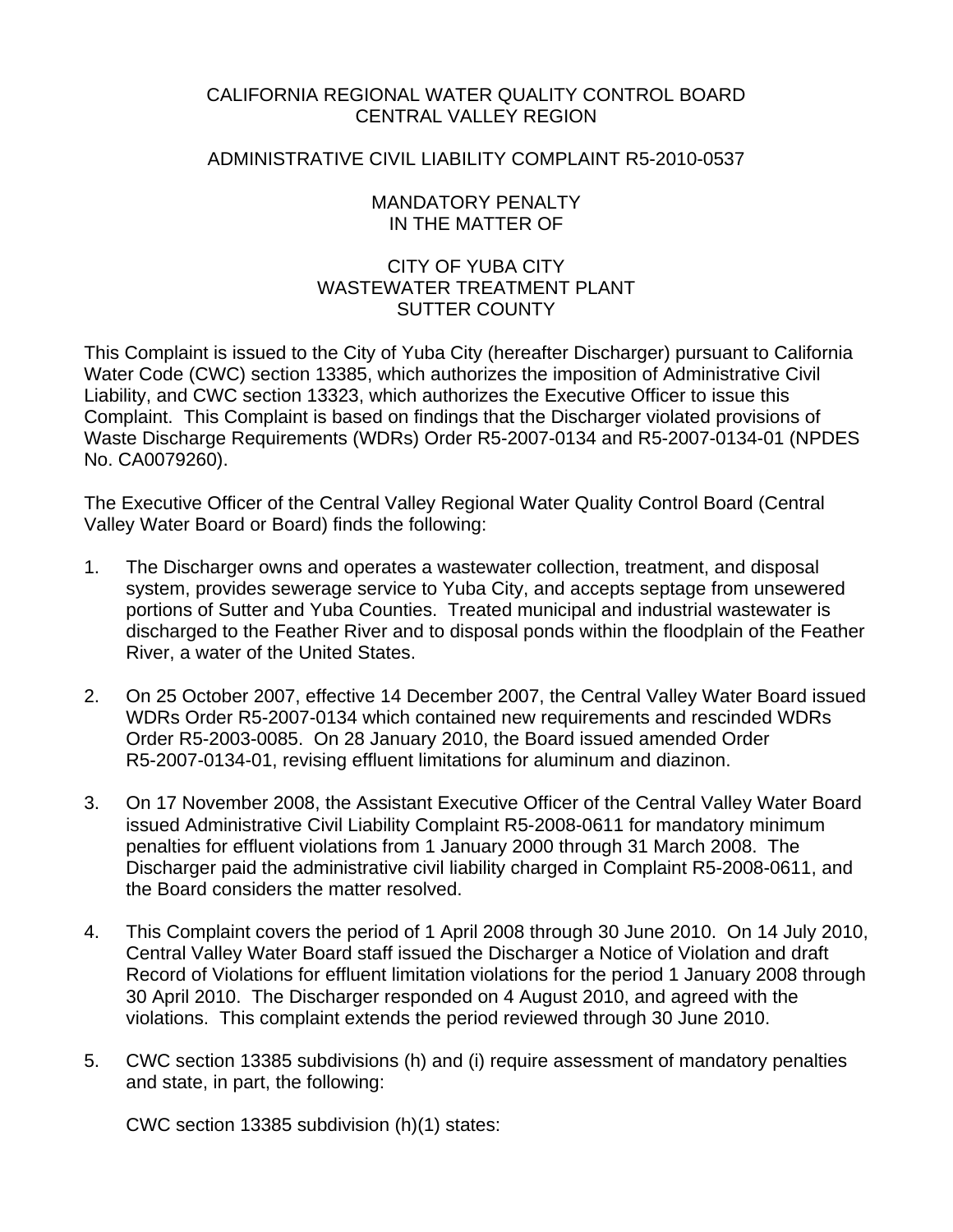Notwithstanding any other provision of this division, and except as provided in subdivisions  $(i)$ ,  $(k)$ , and  $(l)$ , a mandatory minimum penalty of three thousand dollars (\$3,000) shall be assessed for each serious violation.

CWC section 13385 subdivision (h)(2) states:

For the purposes of this section, a "serious violation" means any waste discharge that violates the effluent limitations contained in the applicable waste discharge requirements for a Group II pollutant, as specified in Appendix A to Section 123.45 of Title 40 of the Code of Federal Regulations, by 20 percent or more or for a Group I pollutant, as specified in Appendix A to Section 123.45 of Title 40 of the Code of Federal Regulations, by 40 percent or more.

CWC section 13385 subdivision (i)(1) states, in part:

Notwithstanding any other provision of this division, and except as provided in subdivisions  $(i)$ ,  $(k)$ , and  $(l)$ , a mandatory minimum penalty of three thousand dollars (\$3,000) shall be assessed for each violation whenever the person does any of the following four or more times in any period of six consecutive months, except that the requirement to assess the mandatory minimum penalty shall not be applicable to the first three violations:

- A) Violates a waste discharge requirement effluent limitation.
- B) Fails to file a report pursuant to Section 13260.
- C) Files an incomplete report pursuant to Section 13260.
- D) Violates a toxicity effluent limitation contained in the applicable waste discharge requirements where the waste discharge requirements do not contain pollutant-specific effluent limitations for toxic pollutants.
- 6. CWC section 13323 states, in part:

Any executive officer of a regional board may issue a complaint to any person on whom administrative civil liability may be imposed pursuant to this article. The complaint shall allege the act or failure to act that constitutes a violation of law, the provision authorizing civil liability to be imposed pursuant to this article, and the proposed civil liability.

- 7. WDRs Order R5-2007-0134 Final Effluent Limitations IV.A.1. states, in part:
	- a. During the period beginning with the Permit Effective Date the Discharger shall maintain compliance with the following limitations at Discharge Points No. 001 and No. 002, with compliance measured at Monitoring Location EFF-001 as described in the attached MRP (Attachment E):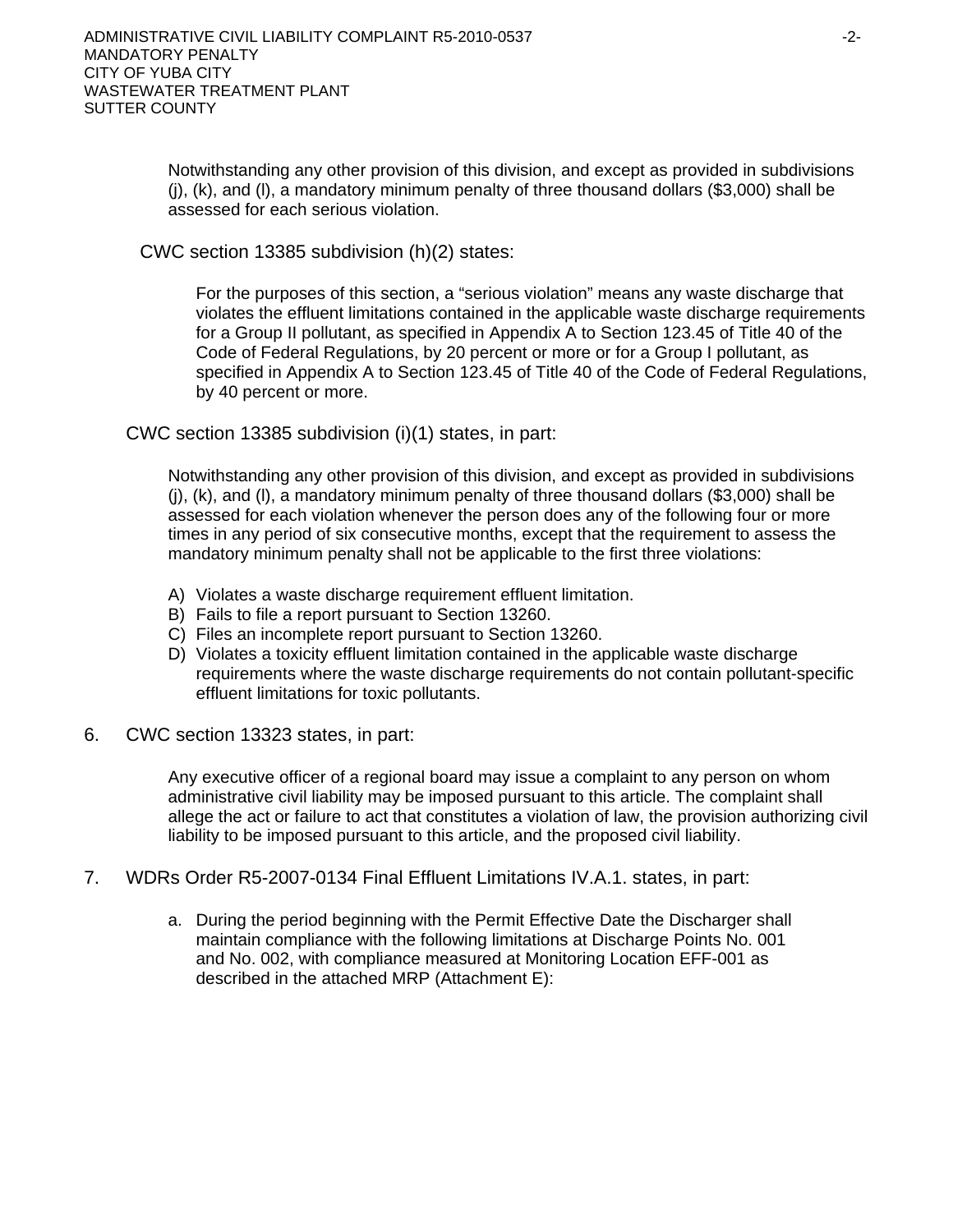| <b>Parameter</b>                                               |              | <b>Effluent Limitations</b> |                   |                                |                                        |                                        |  |
|----------------------------------------------------------------|--------------|-----------------------------|-------------------|--------------------------------|----------------------------------------|----------------------------------------|--|
|                                                                | <b>Units</b> | Average<br><b>Monthly</b>   | Average<br>Weekly | <b>Maximum</b><br><b>Daily</b> | <b>Instantaneous</b><br><b>Minimum</b> | <b>Instantaneous</b><br><b>Maximum</b> |  |
| <b>Biochemical Oxygen</b><br>Demand (BOD)<br>5-day @20 Deg. C) | mg/L         | 30                          | 45                | 60                             | $-$                                    | $-$                                    |  |
| Settleable Solids                                              | mL/L         | 0.1                         | $- -$             | 0.2                            | $- -$                                  | --                                     |  |

**Table 6. Effluent Limitations (Tertiary-1 May to 31 October)** 

- 8. According to the Discharger's self-monitoring reports, the Discharger committed three (3) serious Group I violations of the above effluent limitations contained in WDRs Orders R5-2007-0134 and R5-2007-0134-01 during the period beginning 1 April 2008 and ending 30 June 2010. These violations are defined as serious because measured concentrations of Group I constituents exceeded maximum prescribed levels in WDRs Order R5-2007-0134 by forty percent (40%) or more. The mandatory minimum penalty for these serious violations is **nine thousand dollars (\$9,000)**.
- 9. According to the Discharger's self-monitoring reports, the Discharger committed one (1) non-serious violation of the above effluent limitations contained in Order R5-2007-0134 and R5-2007-0134-01 during the period beginning 1 April 2008 and ending 30 June 2010. The non-serious violation is not subject to mandatory penalties under CWC section 13385 subdivision (i)(1) because this violation was not preceded by three or more similar violations within a six-month period.
- 10. The total amount of the mandatory penalties assessed for the cited effluent violations is **nine thousand dollars (\$9,000).** A detailed list of the cited effluent violations is included in Attachment A, a part of this Order.
- 11. Issuance of this Administrative Civil Liability Complaint to enforce CWC Division 7, Chapter 5.5 is exempt from the provisions of the California Environmental Quality Act (Pub. Resources Code section 21000 et seq.), in accordance with California Code of Regulations, title 14, section 15321 subdivision (a)(2).

# **THE CITY OF YUBA CITY IS HEREBY GIVEN NOTICE THAT:**

- 1. The Executive Officer of the Central Valley Water Board proposes that the Discharger be assessed an Administrative Civil Liability in the amount of **nine thousand dollars (\$9,000)**.
- 2. A hearing on this matter will be conducted at the Central Valley Water Board meeting scheduled on **8/9/10 December 2010**, unless either of the following occurs by **13 October 2010**:
	- a) The Discharger waives the hearing by completing the attached form (checking off the box next to Option #1) and returning it to the Central Valley Water Board, along with payment for the proposed civil liability of **nine thousand dollars (\$9,000)**; or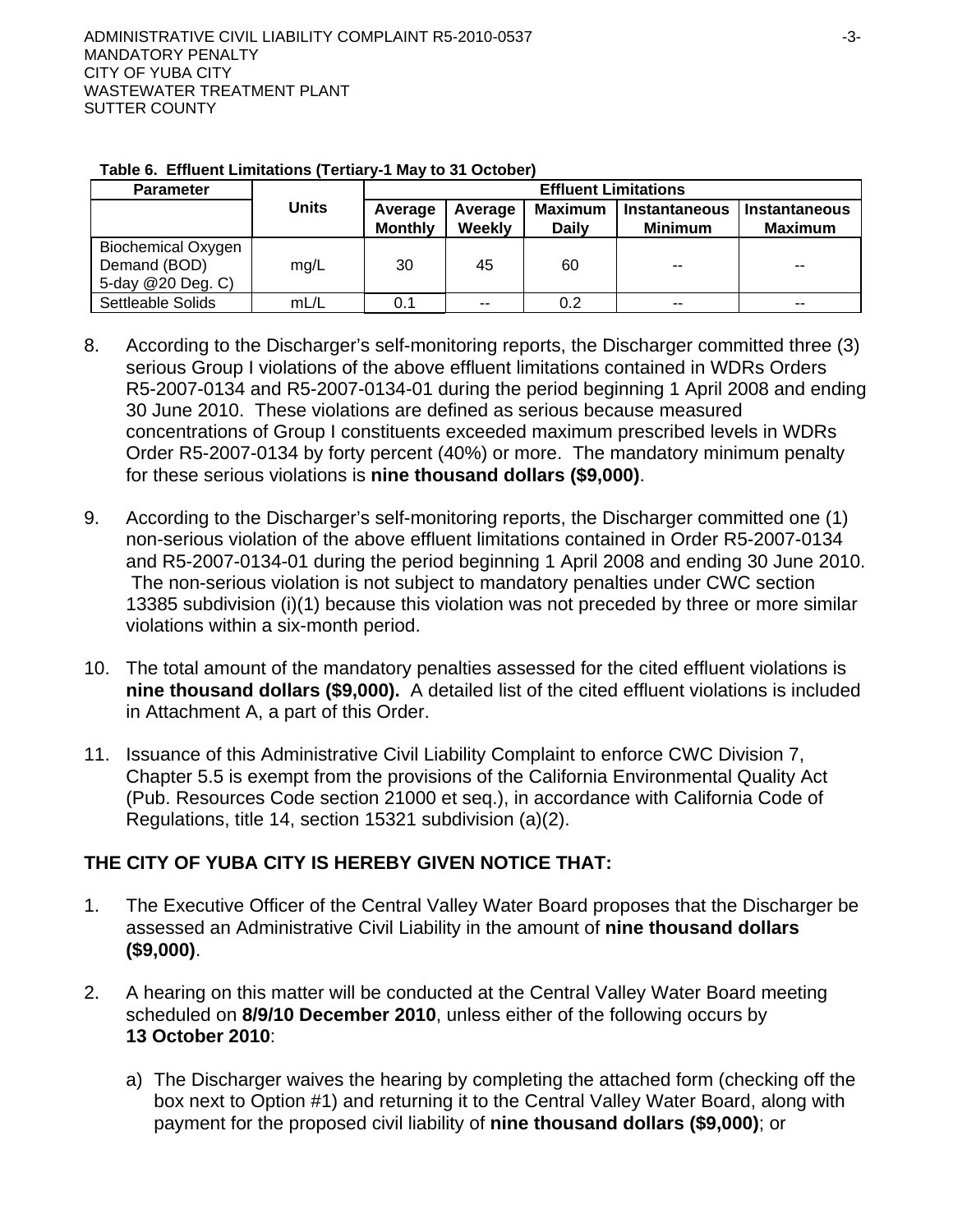- b) The Central Valley Water Board agrees to postpone any necessary hearing after the Discharger requests to engage in settlement discussions by checking off the box next to Option #2 on the attached form, and returns it to the Board along with a letter describing the issues to be discussed; or
- c) The Central Valley Water Board agrees to postpone any necessary hearing after the Discharger requests a delay by checking off the box next to Option #3 on the attached form, and returns it to the Board along with a letter describing the issues to be discussed.
- 3. If a hearing on this matter is conducted, the Central Valley Water Board will consider whether to affirm, reject, or modify the proposed Administrative Civil Liability, or whether to refer the matter to the Attorney General for recovery of judicial civil liability.

If this matter proceeds to hearing, the Executive Officer reserves the right to amend the proposed amount of civil liability to conform to the evidence presented, including but not limited to, increasing the proposed amount to account for the costs of enforcement (including staff, legal and expert witness costs) incurred after the date of the issuance of this Complaint through completion of the hearing.

> Original signed by PAMELA C. CREEDON, Executive Officer

13 September 2010 design and the contract of the contract of the DATE of the contract of the contract of the contract of the contract of the contract of the contract of the contract of the contract of the contract of the contract of the con

Attachment A: Record of Violations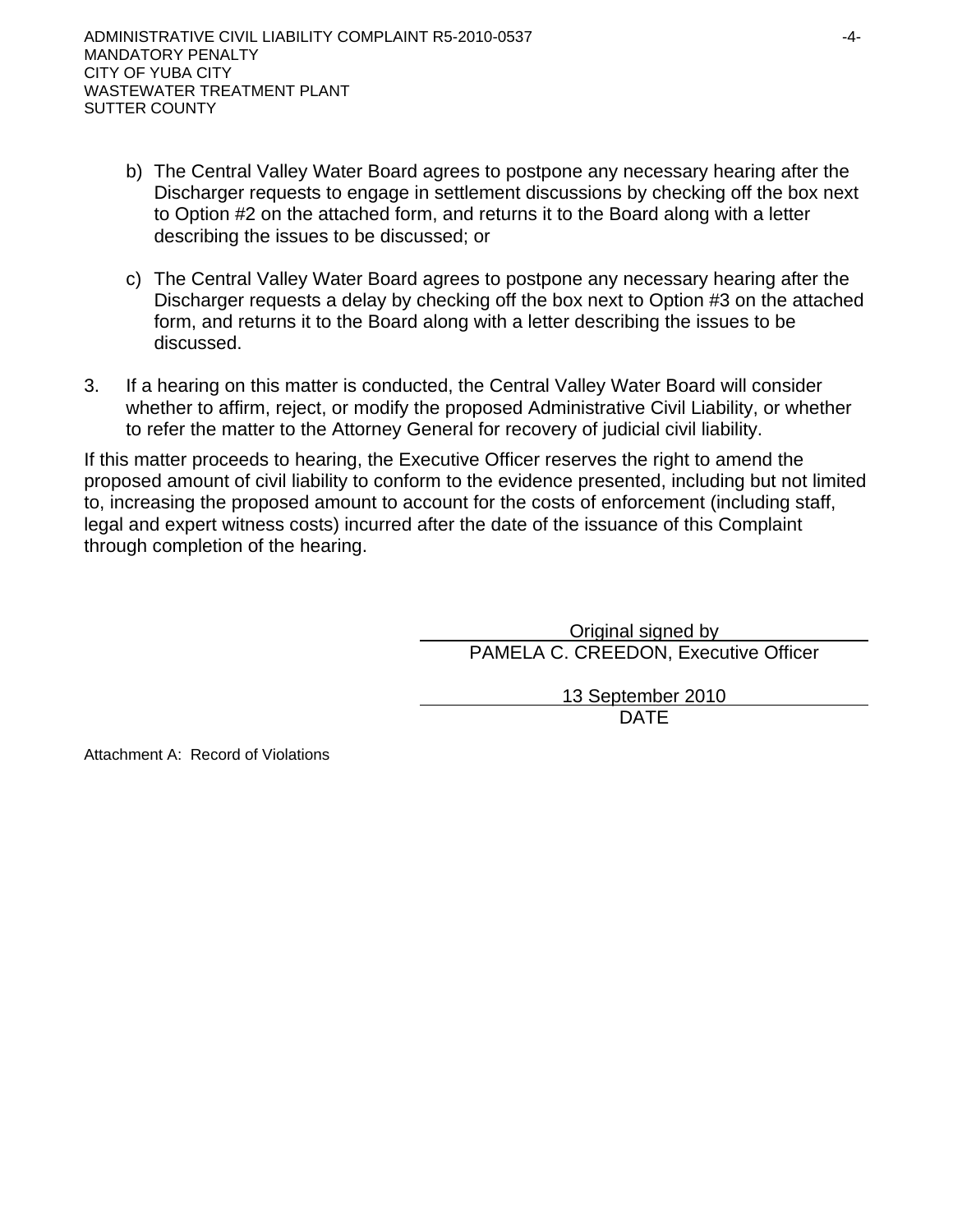#### **WAIVER FORM FOR ADMINISTRATIVE CIVIL LIABILITY COMPLAINT**

By signing this waiver, I affirm and acknowledge the following:

I am duly authorized to represent the City of Yuba City (hereafter Discharger) in connection with Administrative Civil Liability Complaint R5-2010-0537 (hereafter Complaint). I am informed that California Water Code section 13323, subdivision (b), states that, "a hearing before the regional board shall be conducted within 90 days after the party has been served. The person who has been issued a complaint may waive the right to a hearing."

#### **□** *(OPTION 1: Check here if the Discharger waives the hearing requirement and will pay in full.)*

- a. I hereby waive any right the Discharger may have to a hearing before the Central Valley Water Board.
- b. I certify that the Discharger will remit payment for the proposed civil liability in the full amount of **nine thousand dollars (\$9,000)** by check that references "ACL Complaint R5-2010-0537" made payable to the *State Water Pollution Cleanup and Abatement Account*. Payment must be received by the Central Valley Water Board by **13 October 2010**.
- c. I understand the payment of the above amount constitutes a proposed settlement of the Complaint, and that any settlement will not become final until after a 30-day public notice and comment period. Should the Central Valley Water Board receive significant new information or comments during this comment period, the Central Valley Water Board's Executive Officer may withdraw the complaint, return payment, and issue a new complaint. I also understand that approval of the settlement will result in the Discharger having waived the right to contest the allegations in the Complaint and the imposition of civil liability.
- d. I understand that payment of the above amount is not a substitute for compliance with applicable laws and that continuing violations of the type alleged in the Complaint may subject the Discharger to further enforcement, including additional civil liability.

**□** *(OPTION 2: Check here if the Discharger waives the 90-day hearing requirement in order to engage in settlement discussions***.)** I hereby waive any right the Discharger may have to a hearing before the Central Valley Water Board within 90 days after service of the complaint, but I reserve the ability to request a hearing in the future. I certify that the Discharger will promptly engage the Central Valley Water Board Prosecution Team in settlement discussions to attempt to resolve the outstanding violation(s). By checking this box, the Discharger requests that the Central Valley Water Board delay the hearing so that the Discharger and the Prosecution Team can discuss settlement. It remains within the discretion of the Central Valley Water Board to agree to delay the hearing. Any proposed settlement is subject to the conditions described above under "Option 1."

**□** *(OPTION 3: Check here if the Discharger waives the 90-day hearing requirement in order to extend the hearing date and/or hearing deadlines. Attach a separate sheet with the amount of additional time requested and the rationale.)* I hereby waive any right the Discharger may have to a hearing before the Central Valley Water Board within 90 days after service of the complaint. By checking this box, the Discharger requests that the Central Valley Water Board delay the hearing and/or hearing deadlines so that the Discharger may have additional time to prepare for the hearing. It remains within the discretion of the Central Valley Water Board to approve the extension.

(Print Name and Title)

(Signature)

(Date)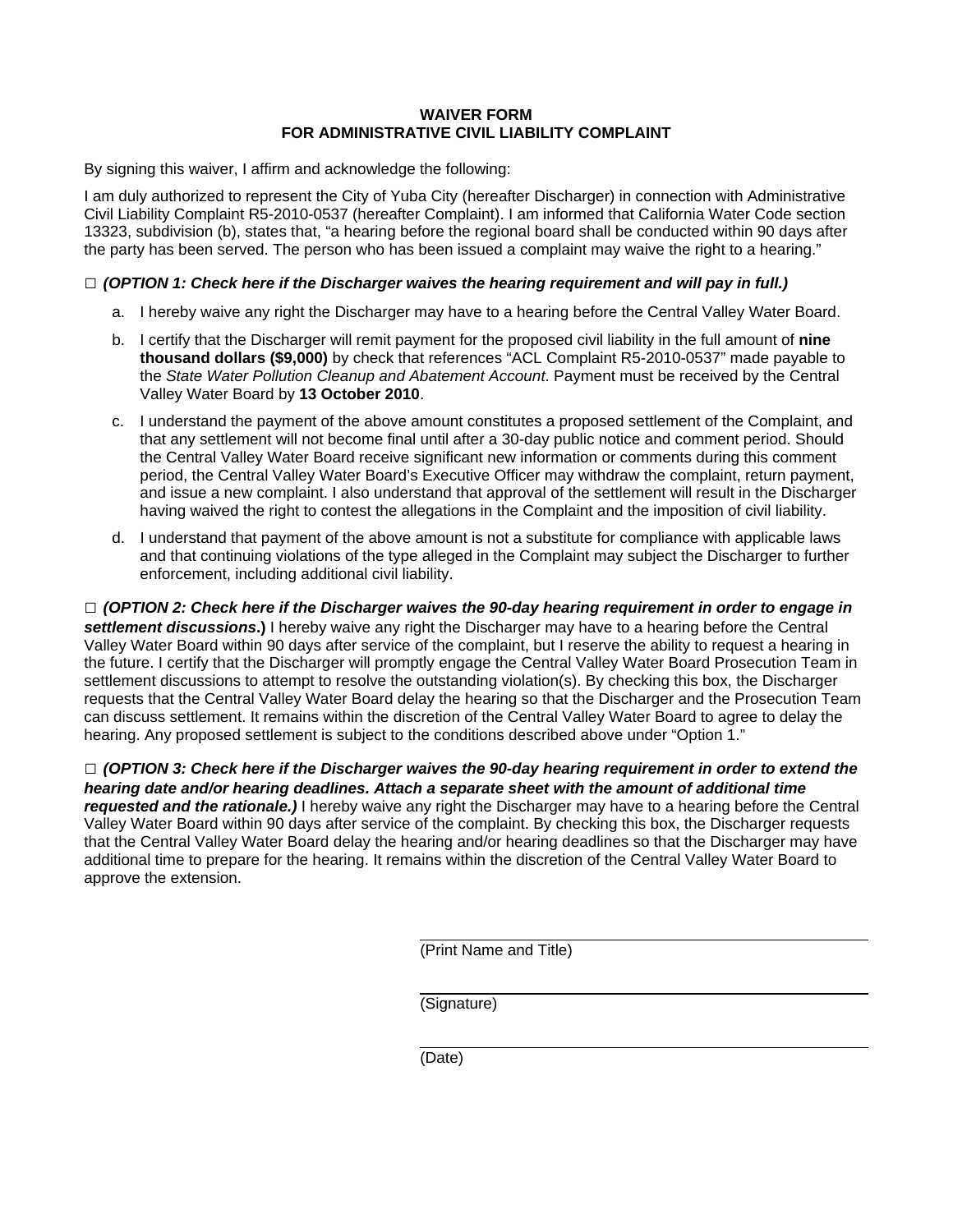#### **ATTACHMENT A ADMINISTRATIVE CIVIL LIABILITY COMPLAINT NO. R5-2010-0537**

#### **City of Yuba City Wastewater Treatment Plant**

RECORD OF VIOLATIONS (1 April 2008 – 30 June 2010) MANDATORY PENALTIES (Data reported under Monitoring and Reporting Programs R5-2007-0134 and R5-2007-0134-01)

|                |             |                   | Unit |       | Measure |           |         |              |
|----------------|-------------|-------------------|------|-------|---------|-----------|---------|--------------|
|                | Date        | Violation Type    | s    | ∟imit | d       | Period    | Remarks | <b>CIWQS</b> |
|                | 15-Oct-09   | <b>BOD</b>        | ma/L | 60    | 110     | Daily     |         | 848821       |
| 2              | 16-Oct-09   | BOD.              | ma/L | 60    | 70      | Daily     | 3       | 848822       |
| 3              | $6$ -Dec-09 | Settleable Solids | mL/L | 0.2   | 0.7     | Daily Max |         | 861943       |
| $\overline{4}$ | 3-Jan-10    | Settleable Solids | mL/L | 0.2   | 0.5     | Daily Max |         | 864089       |

#### Remarks:

1. Serious Violation: For Group I pollutants that exceed the effluent limitation by 40 percent or more.

2. Serious Violation: For Group II pollutants that exceed the effluent limitation by 20 percent or more.

3. Non-serious violation falls within the first three violations in a six-month period, thus is exempt.

4. Non-serious violation subject to mandatory minimum penalties.

| <b>VIOLATIONS AS OF:</b>                 | 06/30/2010 |
|------------------------------------------|------------|
| <b>Group I Serious Violations:</b>       | 3          |
| <b>Group II Serious Violations:</b>      | 0          |
| Non-Serious Exempt from MMPs:            | 1          |
| Non-serious Violations Subject to MMPs:  | 0          |
| <b>Total Violations Subject to MMPs:</b> | 3          |

**Mandatory Minimum Penalty = (3 serious Violations + 0 Non-Serious Violations) x \$3,000 = \$9,000**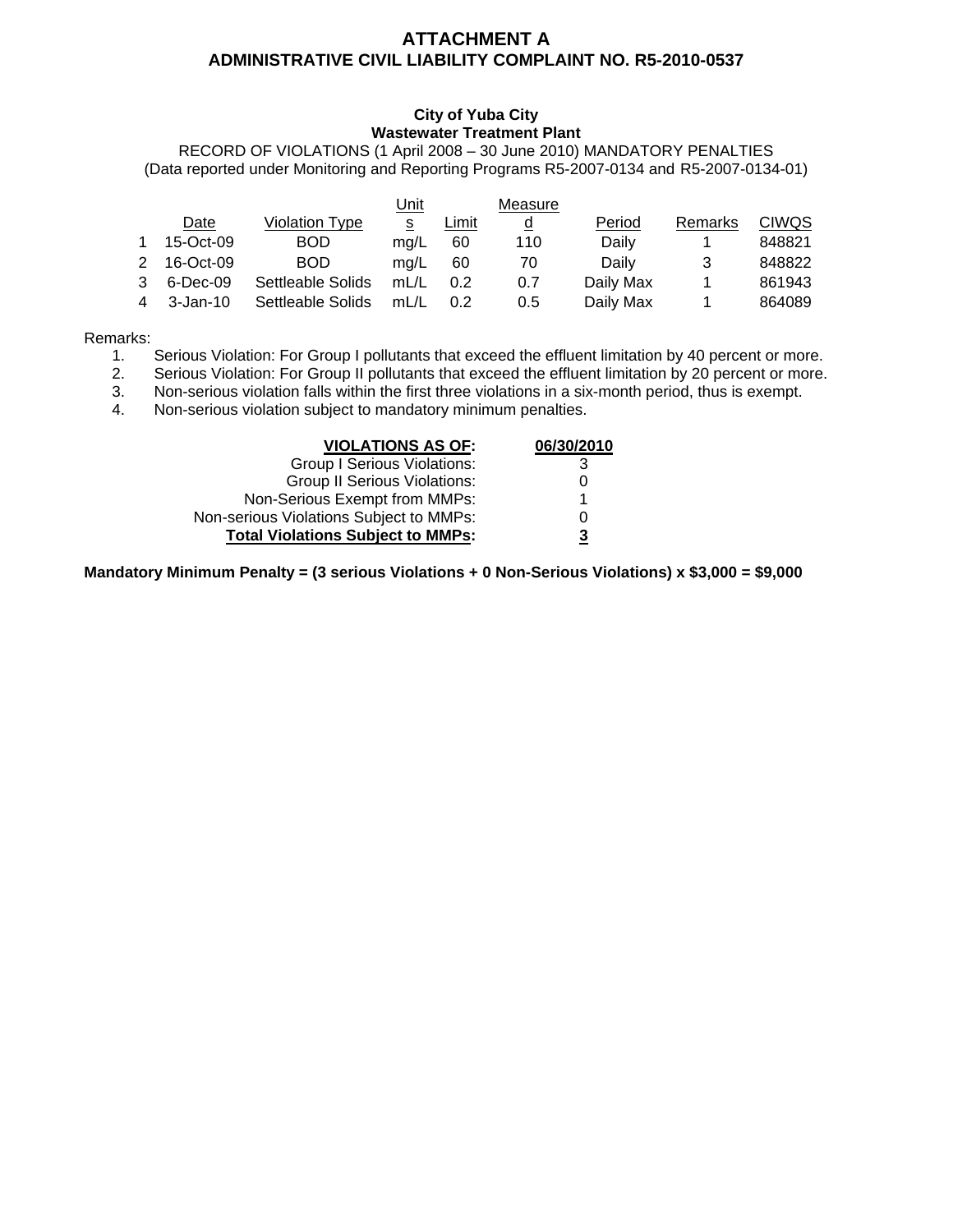### Central Valley Regional Water Quality Control Board

#### HEARING PROCEDURE FOR ADMINISTRATIVE CIVIL LIABILITY COMPLAINT R5-2010-0537

### ISSUED TO CITY OF YUBA CITY WASTEWATER TREATMENT PLANT SUTTER COUNTY

## SCHEDULED FOR 8/9/10 DECEMBER 2010

PLEASE READ THIS HEARING PROCEDURE CAREFULLY. FAILURE TO COMPLY WITH THE DEADLINES AND OTHER REQUIREMENTS CONTAINED HEREIN MAY RESULT IN THE EXCLUSION OF YOUR DOCUMENTS AND/OR TESTIMONY.

## **Background**

The Executive Officer has issued an Administrative Civil Liability (ACL) Complaint pursuant to California Water Code (CWC) section 13323 to the City of Yuba City, alleging violations of CWC section 13385 for discharges from the Discharger's wastewater treatment plant that exceeded permitted effluent limitations.

The Complaint proposes that an administrative civil liability in the amount of \$9,000 be imposed. A hearing is currently scheduled to be conducted before the Central Valley Water Board during its 8/9/10 December 2010 meeting.

### **Purpose of Hearing**

The purpose of the hearing is to consider relevant evidence and testimony regarding the ACL Complaint. At the hearing, the Central Valley Water Board will consider whether to issue an administrative civil liability order assessing the proposed liability, or a higher or lower amount, or reject the proposed liability. The public hearing on will commence at 8:30 a.m. or as soon thereafter as practical, or as announced in the Central Valley Water Board meeting agenda. The meeting will be held at

11020 Sun Center Drive, Suite 200, Rancho Cordova, California.

An agenda for the meeting will be issued at least ten days before the meeting and posted on the Central Valley Water Board's web page at:

http://www.waterboards.ca.gov/centralvalley/board\_info/meetings.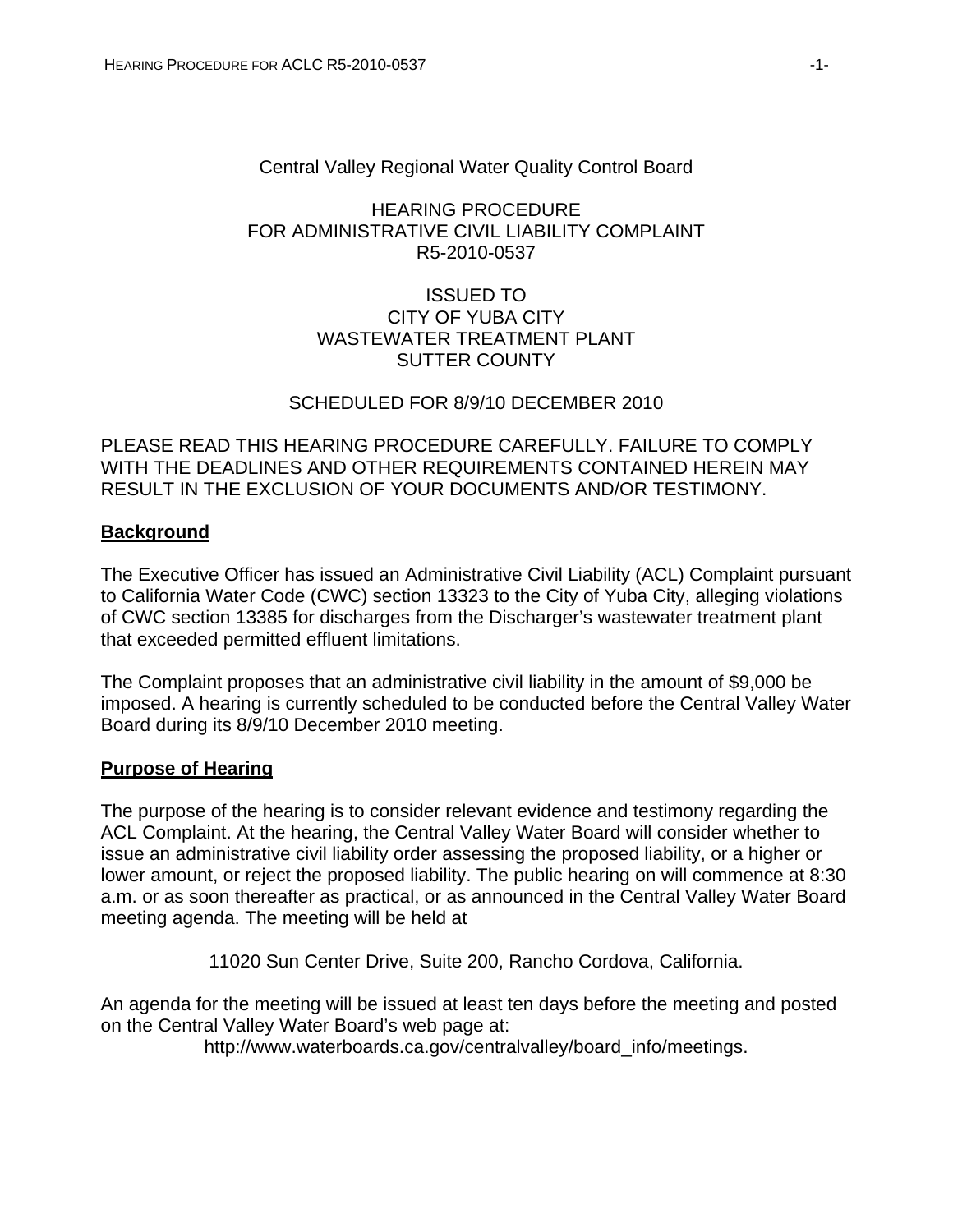### **Hearing Procedures**

The hearing will be conducted in accordance with this Hearing Procedure. This Hearing Procedure has been approved by the Central Valley Water Board Chair in model format, and is subject to further revision by the Central Valley Water Board's Advisory Team or the Chair. A copy of the general procedures governing adjudicatory hearings before the Central Valley Water Board may be found at California Code of Regulations, title 23, section 648 et seq., and is available at http://www.waterboards.ca.gov or upon request. In accordance with Section 648, subdivision (d), any procedure not provided by this Hearing Procedure is deemed waived. Except as provided in Section 648, subdivision (b) and herein, Chapter 5 of the Administrative Procedures Act (commencing with Gov't Code § 11500) does not apply to this hearing.

**ANY OBJECTIONS TO THE HEARING PROCEDURE MUST BE RECEIVED BY THE CENTRAL VALLEY WATER BOARD'S ADVISORY TEAM NO LATER THAN 27 SEPTEMBER 2010, OR THEY WILL BE WAIVED.** FAILURE TO COMPLY WITH THE DEADLINES AND REQUIREMENTS CONTAINED HEREIN MAY RESULT IN THE EXCLUSION OF DOCUMENTS AND/OR TESTIMONY.

The Discharger shall contact the Prosecution Team to try to resolve objections regarding due dates and the hearing date and hearing time limits BEFORE submitting objections to the Advisory Team.

### **Hearing Participants**

Participants in this proceeding are designated as either "parties" or "interested persons." Designated parties to the hearing may present evidence and cross-examine witnesses and are subject to cross-examination. Interested persons may present non-evidentiary policy statements, but may not cross-examine witnesses and are not subject to crossexamination. Interested persons generally may not present evidence (e.g., photographs, eye-witness testimony, monitoring data). Both designated parties and interested persons may be asked to respond to clarifying questions from the Central Valley Water Board, staff or others, at the discretion of the Central Valley Water Board.

The following participants are hereby designated as parties in this proceeding:

- 1. Central Valley Water Board Prosecution Team
- 2. City of Yuba City

## **Requesting Designated Party Status**

Persons who wish to participate in the hearing as a designated party must request party status by submitting a request in writing (with copies to the existing designated parties) so that it is received no later than 5 p.m. on **4 October 2010**, by the Advisory Team attorney (contact information listed below). The request shall include an explanation of the basis for status as a designated party (i.e., how the issues to be addressed in the hearing and the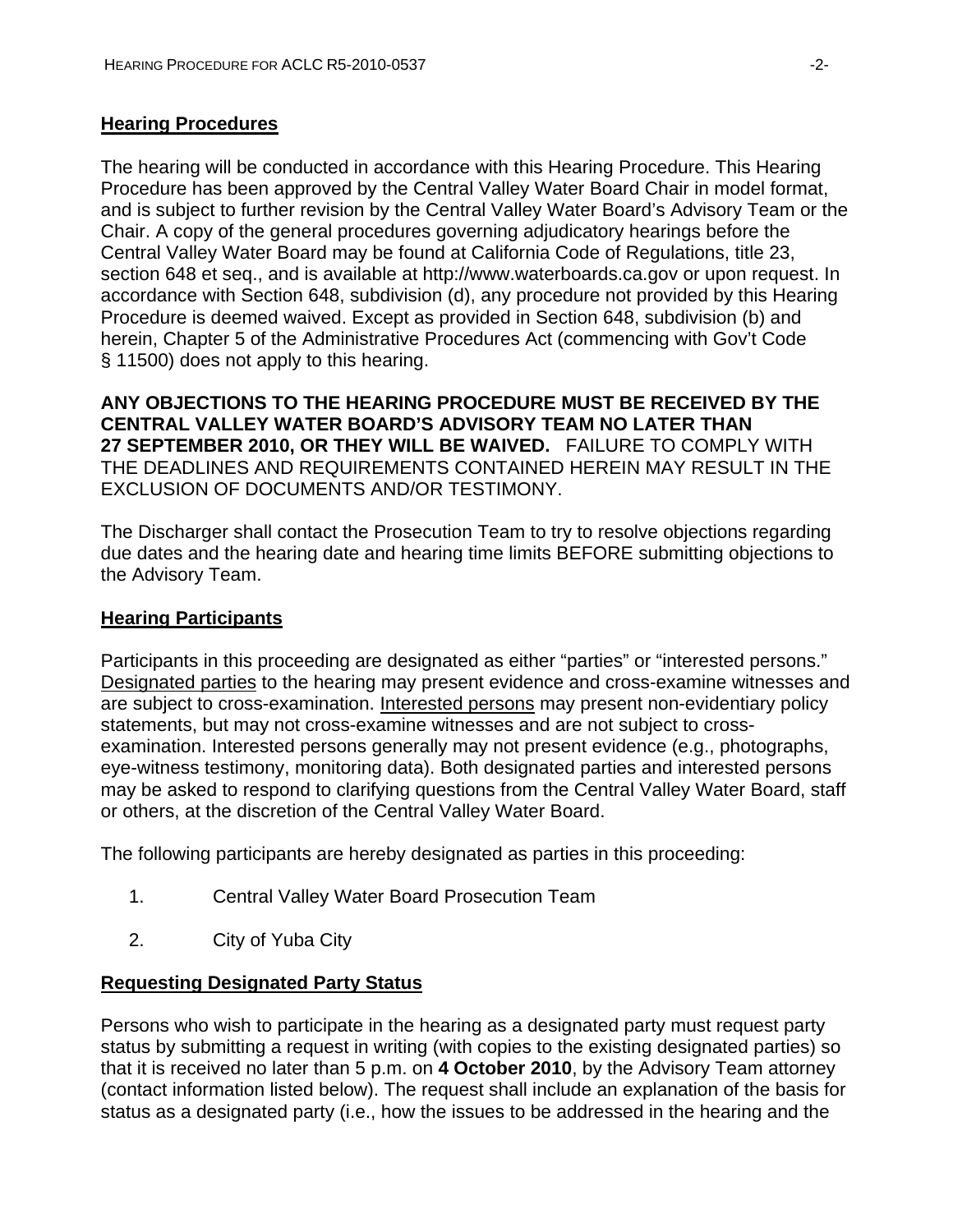potential actions by the Central Valley Water Board affect the person, and the need to present evidence or cross-examine witnesses), the information required of designated parties as provided below, and a statement explaining why the party or parties designated above do not adequately represent the person's interest. Any opposition to the request must be received by the Advisory Team, the person requesting party status, and all other parties by 5 p.m. on **13 October 2010**. The parties will be notified by 5 p.m. on **25 October 2010** whether the request has been granted or denied.

#### **Primary Contacts**

#### **Advisory Team:**

Kenneth Landau, Assistant Executive Officer 11020 Sun Center Drive, Suite 200, Rancho Cordova, CA 95670 Phone: (916) 464-4726 klandau@waterboards.ca.gov

Alex Mayer, Staff Counsel State Water Resources Control Board, Office of Chief Counsel Physical Address: 1001 I Street, Sacramento, CA 95814 Mailing Address: P.O. Box 100, Sacramento, CA 95812 Phone: (916) 322-5051; fax: (916) 341-5199 amayer@waterboards.ca.gov

#### **Prosecution Team:**

Pamela Creedon, Executive Officer Frederick Moss, Assistant Executive Officer Wendy Wyels, Environmental Program Manager Victor Vasquez, Senior Engineer Barry Hilton, Water Resources Control Engineer 11020 Sun Center Drive, Suite 200, Rancho Cordova, CA 95670 Phone: (916) 464-4835; fax: (916) 464-4645 wwyels@waterboards.ca.gov

Shannon Chambers, Staff Counsel State Water Resources Control Board, Office of Enforcement Physical Address: 1001 I Street, Sacramento, CA 95814 Mailing Address: P.O. Box 100, Sacramento, CA 95812 Phone: (916) 324-6681; fax: (916) 341-5284 SChambers@waterboards.ca.gov

#### **Discharger**

George Musallam Utilities Director 302 Burns Drive Yuba City, CA 95991 Phone: (530) 822-4639; fax (530) 822-4773 gmusalla@yubacity.net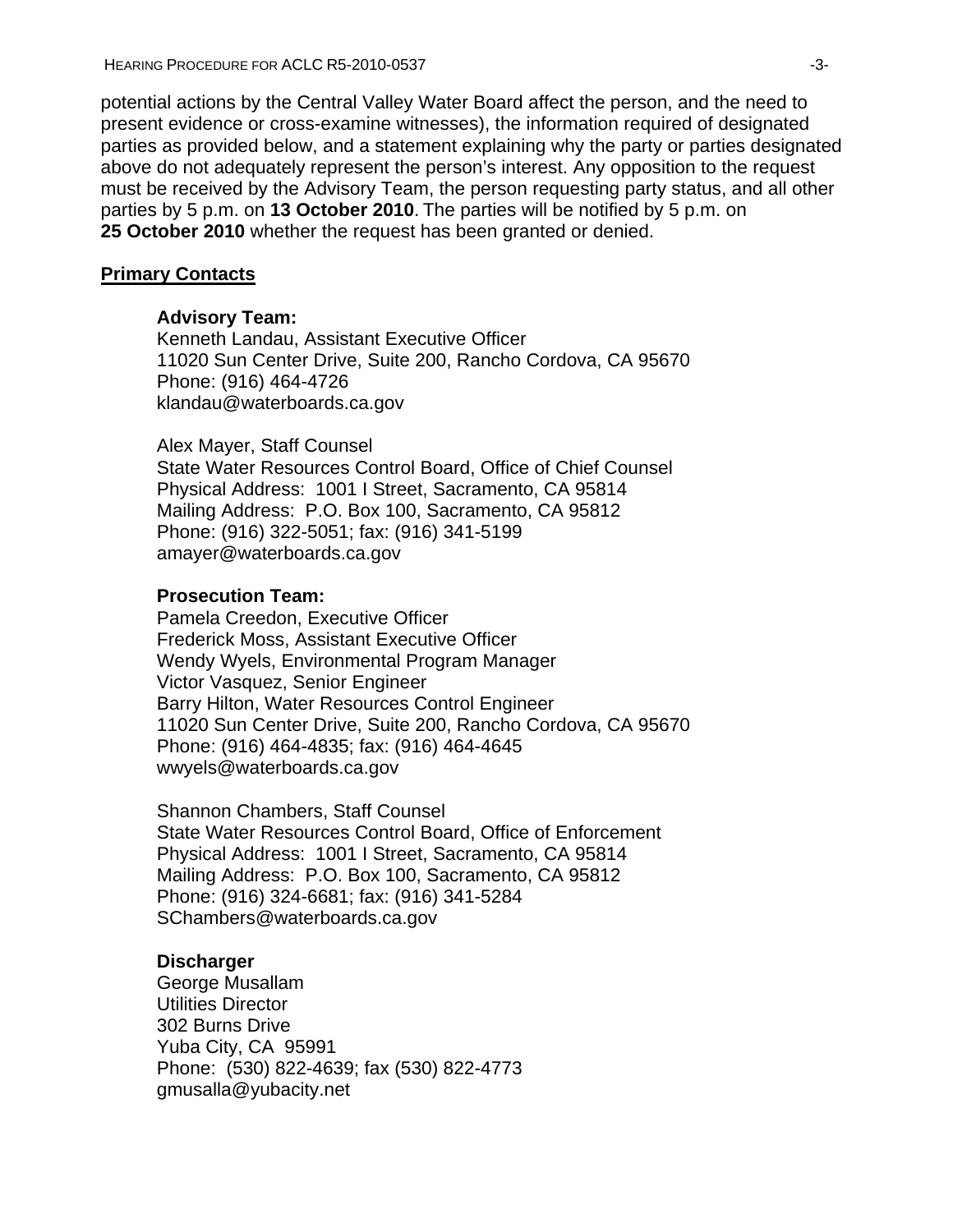#### **Separation of Functions**

To help ensure the fairness and impartiality of this proceeding, the functions of those who will act in a prosecutorial role by presenting evidence for consideration by the Central Valley Water Board (Prosecution Team) have been separated from those who will provide advice to the Central Valley Water Board (Advisory Team). Members of the Advisory Team are: Mr. Kenneth Landau and Mr. Alex Mayer. Members of the Prosecution Team are: Ms. Pamela Creedon, Mr. Frederick Moss, Ms. Wendy Wyels, Mr. Victor Vasquez, Mr. Barry Hilton, and Ms. Chambers. Any members of the Advisory Team who normally supervise any members of the Prosecution Team are not acting as their supervisors in this proceeding, and vice versa. Pamela Creedon regularly advises the Central Valley Water Board in other, unrelated matters, but is not advising the Central Valley Water Board in this proceeding. Other members of the Prosecution Team act or have acted as advisors to the Central Valley Water Board in other, unrelated matters, but they are not advising the Central Valley Water Board in this proceeding. Members of the Prosecution Team have not had any ex parte communications with the members of the Central Valley Water Board or the Advisory Team regarding this proceeding.

#### **Ex Parte Communications**

The designated parties and interested persons are forbidden from engaging in ex parte communications regarding this matter with members of the Advisory Team or members of the Central Valley Water Board. An ex parte contact is any written or verbal communication pertaining to the investigation, preparation or prosecution of the ACL Complaint between a member of a designated party or interested person on the one hand, and a Central Valley Water Board member or an Advisory Team member on the other hand, unless the communication is copied to all other designated parties (if written) or made in a manner open to all other designated parties (if verbal). Communications regarding non-controversial procedural matters are not ex parte contacts and are not restricted. Communications among one or more designated parties and interested persons themselves are not ex parte contacts.

The following communications to the Advisory Board must be copied to all designated parties: Objections to these Hearing Procedures; requests for modifications to these Hearing Procedures; requests for designated party status, or objections thereto; and all written evidence, legal argument or policy statements from designated parties. This is not an all-inclusive list of ex parte communications.

#### **Hearing Time Limits**

To ensure that all participants have an opportunity to participate in the hearing, the following time limits shall apply: each designated party shall have a combined 30 minutes to present evidence (including evidence presented by witnesses called by the designated party), cross-examine witnesses (if warranted), and provide a closing statement; and each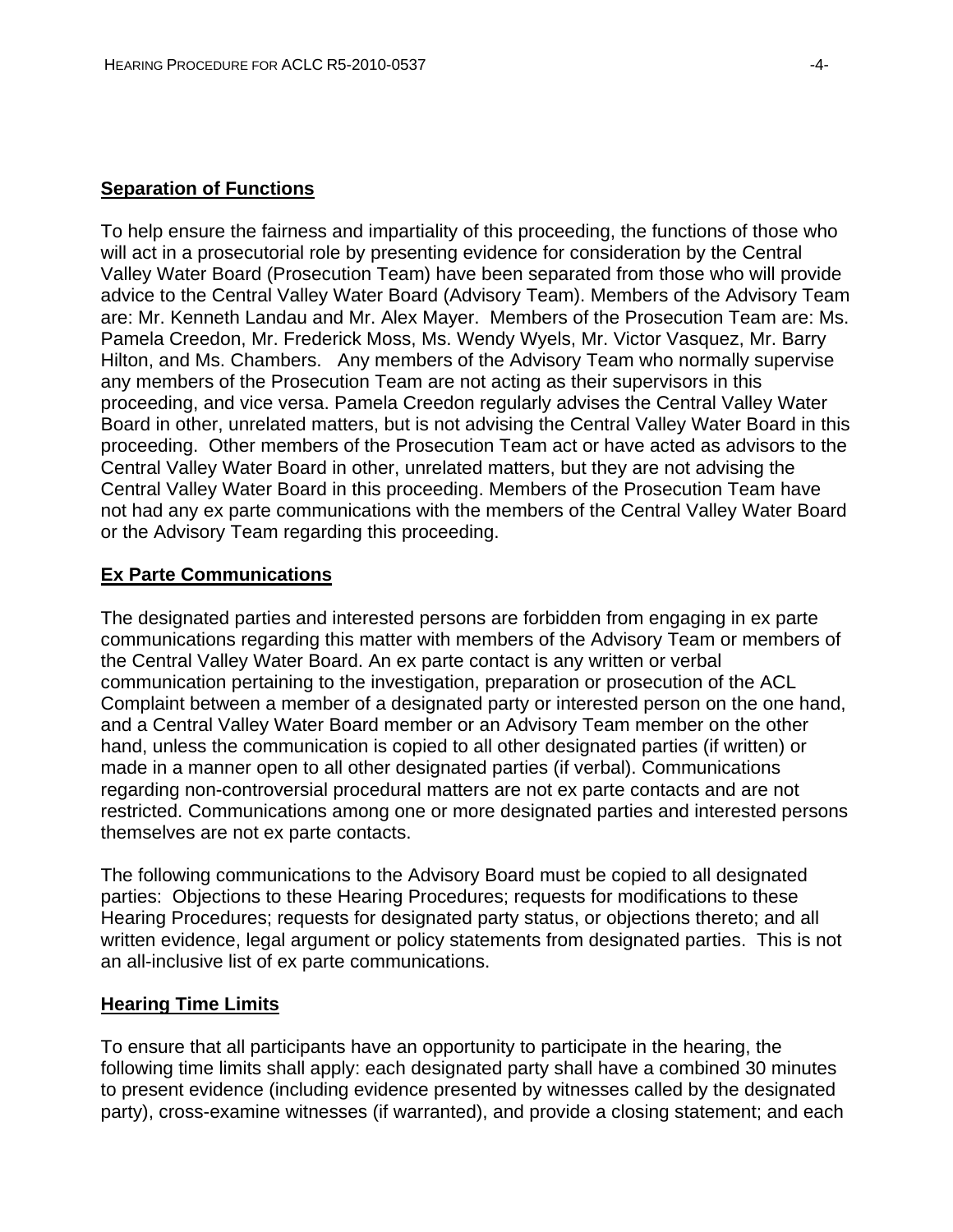interested person shall have 3 minutes to present a non-evidentiary policy statement. Participants with similar interests or comments are requested to make joint presentations, and participants are requested to avoid redundant comments. Participants who would like additional time must submit their request to the Advisory Team so that it is received by 5:00 p.m. on **17 November 2010**. Additional time may be provided at the discretion of the Advisory Team (prior to the hearing) or the Central Valley Water Board Chair (at the hearing) upon a showing that additional time is necessary. Such showing shall explain what testimony, comments or legal argument require extra time, and why the Discharger could not adequately provide the testimony, comments or legal argument in writing before the hearing.

If *new* rebuttal evidence or argument is accepted after the above date, designated parties shall submit any requests for additional time to respond to the rebuttal no later than **3 December 2010**. In most cases, additional time will not be necessary to respond to rebuttal.

A timer will be used, but will not run during Board questions or the responses to such questions, or during discussions of procedural issues.

### **Submission of Evidence and Policy Statements**

Case in Chief: The Prosecution Team, the Discharger and each other designated party must submit the following information in writing in advance of the hearing:

- 1. All evidence (other than witness testimony to be presented orally at the hearing) that the Designated Party would like the Central Valley Water Board to consider. Evidence and exhibits already in the public files of the Central Valley Board may be submitted by reference as long as the exhibits and their location are clearly identified in accordance with California Code of Regulations, title 23, section 648.3. Board members will generally not receive copies of materials incorporated by reference, and the referenced materials are generally not posted on the Board's website.
- 2. All legal and technical arguments or analysis.
- 3. The name of each witness, if any, whom the designated party intends to call at the hearing, the subject of each witness' proposed testimony, and the estimated time required by each witness to present direct testimony. (This information is not required for rebuttal witnesses or rebuttal testimony.)
- 4. The qualifications of each expert witness, if any. (This information is not required for rebuttal witnesses.)

The Prosecution Team's information must include the legal and factual basis for its claims against each Discharger; a list or attached copy of all evidence on which the Prosecution Team relies, which must include, at a minimum, all documents cited in the complaint or Staff Report; and the witness information required under items 3-4 for all witnesses, including staff. The Prosecution Team shall provide an electronic copy to Mr. Kenneth Landau and Mr. Alex Mayer of all documents cited in the complaint or Staff Report no later than the due date under Important Deadlines, below.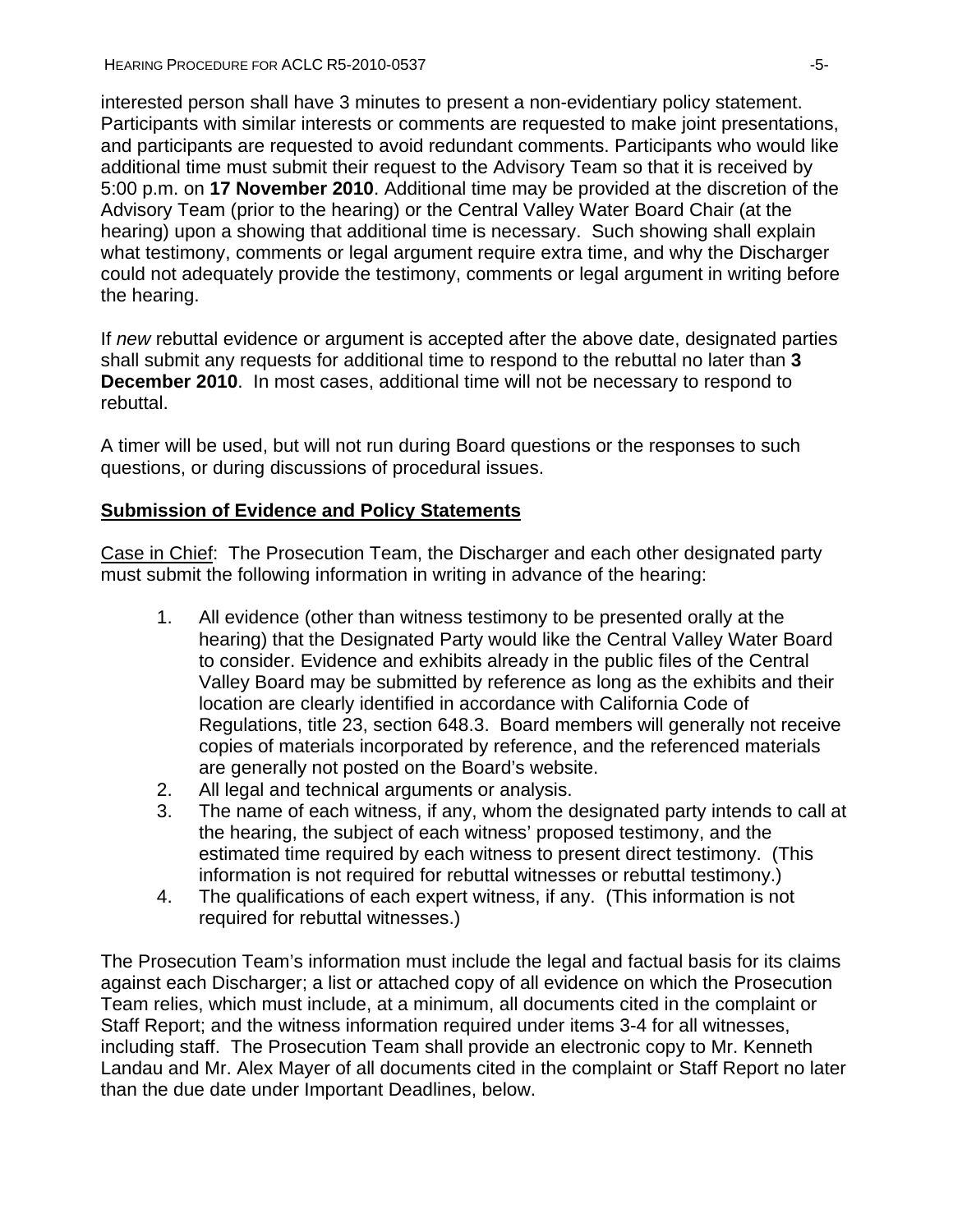The Prosecution Team shall submit one hard copy and one electronic copy to Mr. Kenneth Landau and one electronic copy to Mr. Alex Mayer. Each other designated party shall submit 3 hard copies and one electronic copy to Mr. Kenneth Landau and one electronic copy to Mr. Alex Mayer. Mr. Kenneth Landau and one electronic copy to Mr. Alex Mayer must receive all submissions no later than 5:00 p.m. on the applicable due date under Important Deadlines, below.

Rebuttal: Any designated party that would like to submit evidence, legal analysis or policy statements to rebut the information previously submitted by other designated parties shall submit 3 hard copies of their rebuttal information to Mr. Kenneth Landau and one electronic copy of the information to Mr. Alex Mayer so that they are received by 5 p.m. on the due date under Important Deadlines, below. "Rebuttal" means evidence, analysis or comments offered to disprove or contradict other designated parties' submissions. Rebuttal shall be limited to the scope of the materials previously submitted by the other designated parties. Rebuttal information that is not responsive to information previously submitted by other designated parties may be excluded.

Copies: Board members will receive copies of all materials submitted in hard copy or electronic format. The Board's copies will be printed in black and white from the designated parties' electronic copies. Designated parties who are concerned about print quality of all or any part of their written materials should submit a high-resolution pdf or provide an extra nine paper copies for the Board members. For items with voluminous submissions, Board members may receive copies electronically only. Electronic copies are also posted on the Board's website.

Parties without access to computer equipment are strongly encouraged to have their materials scanned at a copy and mailing center. However, the Board will not reject materials solely for failure to provide electronic copies.

By **23 November 2010,** the Prosecution Team shall prepare a summary agenda sheet ("buff sheet") for this item to be included in the Board members' agenda package and posted on the internet. The buff sheet shall clearly state that it was prepared by the Prosecution Team. The Prosecution Team shall provide a copy of the buff sheet to all parties by mail or email.

Interested persons who would like to submit written non-evidentiary policy statements are encouraged to submit them to the Advisory Team as early as possible, but they must be received by **23 November 2010.** Interested persons do not need to submit written comments in order to speak at the hearing.

In accordance with California Code of Regulations, title 23, section 648.4, the Central Valley Water Board endeavors to avoid surprise testimony or evidence. Absent a showing of good cause and lack of prejudice to the parties, the Central Valley Water Board may exclude evidence and testimony that is not submitted in accordance with this Hearing Procedure. Excluded evidence and testimony will not be considered by the Central Valley Water Board and will not be included in the administrative record for this proceeding. Power Point and other visual presentations may be used at the hearing, but their content may not exceed the scope of other submitted written material. Designated parties must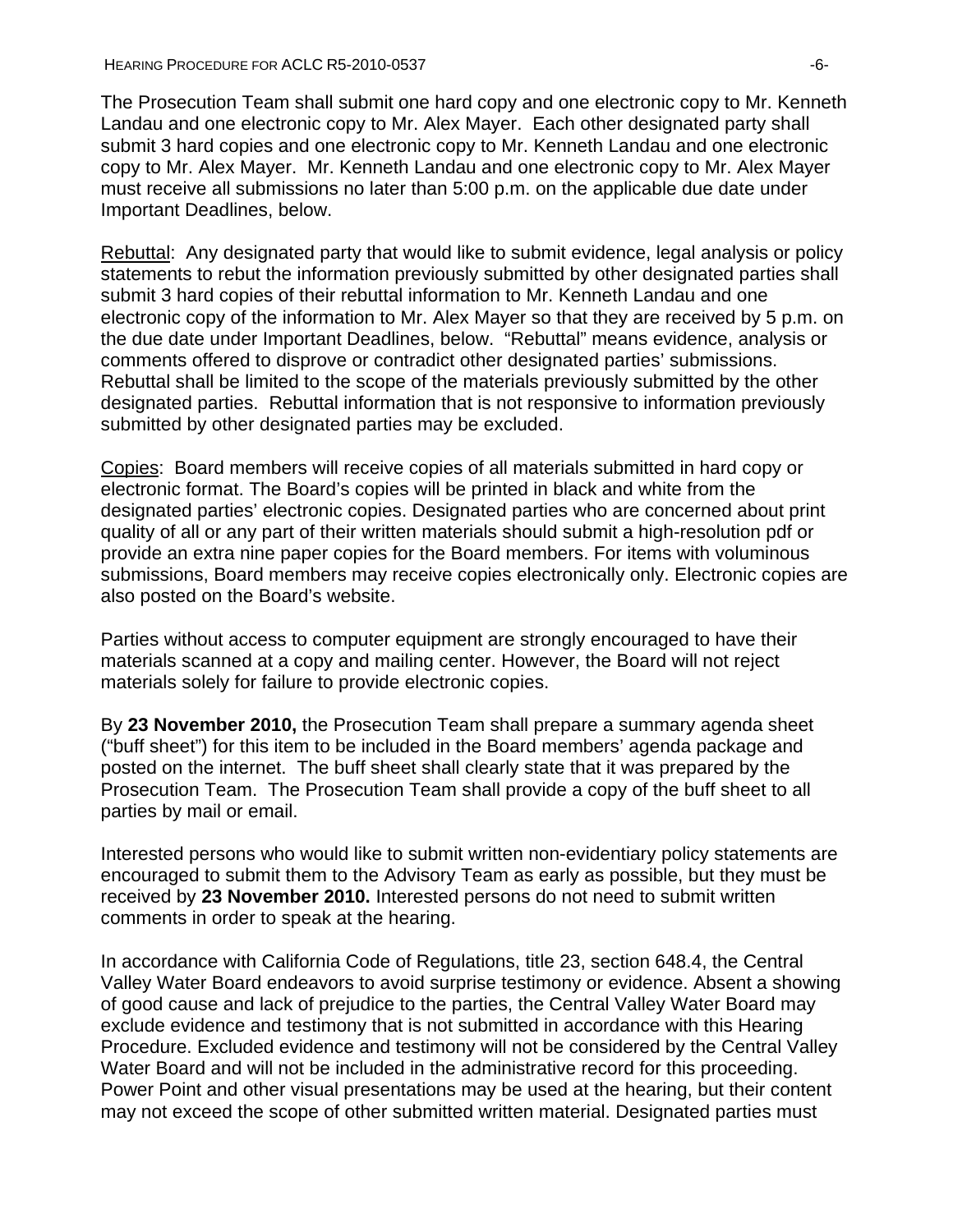provide the Advisory Team with a printed copy of such materials at or before the hearing, for inclusion in the administrative record. Additionally, any witness who has submitted written testimony for the hearing shall appear at the hearing and affirm that the written testimony is true and correct, and shall be available for cross-examination.

#### **Evidentiary Documents and File**

The Complaint and related evidentiary documents are on file and may be inspected or copied at the Central Valley Water Board office at 11020 Sun Center Drive, Rancho Cordova, CA 95670. This file shall be considered part of the official administrative record for this hearing. Other submittals received for this proceeding will be added to this file and will become a part of the administrative record absent a contrary ruling by the Central Valley Water Board's Chair. Many of these documents are also posted on-line at http://www.waterboards.ca.gov/centralvalley/board\_decisions/tentative\_orders/index.shtml Although the web page is updated regularly, to assure access to the latest information, you may contact Wendy Wyels (contact information above).

### **Questions**

Questions concerning this proceeding may be addressed to the Advisory Team attorney (contact information above).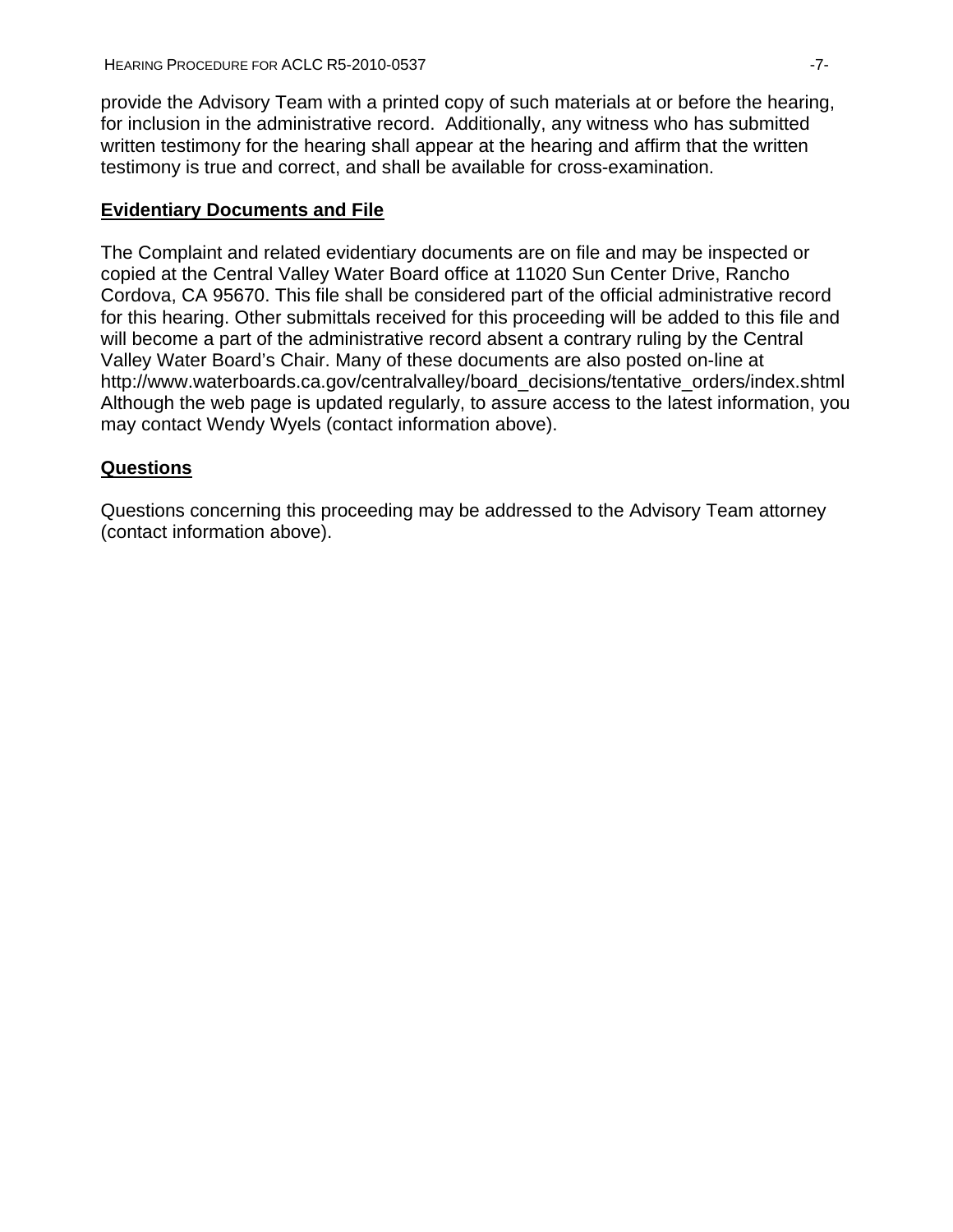### **IMPORTANT DEADLINES**

(Note: the Central Valley Water Board is required to provide a hearing within 90 days of issuance of the Complaint (CWC § 13323). The Advisory Team will generally adhere to this schedule unless the discharger submits a waiver and it is accepted.)

All required submissions must be received by 5:00 p.m. on the due date.

| 13 Sept 2010         | Prosecution Team issues ACL Complaint to Discharger and Advisory Team,<br>sends proposed Hearing Procedure to Discharger and Advisory Team, and<br>publishes Public Notice.                                               |  |  |  |
|----------------------|---------------------------------------------------------------------------------------------------------------------------------------------------------------------------------------------------------------------------|--|--|--|
| 27 Sept 2010         | Objections due on proposed Hearing Procedure.                                                                                                                                                                             |  |  |  |
| 4 October 2010       | Deadline for submission of request for designated party status.                                                                                                                                                           |  |  |  |
| 13 October 2010      | Deadline for opposition to request for designated party status.                                                                                                                                                           |  |  |  |
| 13 October 2010      | Discharger's deadline for submitting signed form to waive right to hearing<br>within 90 days.                                                                                                                             |  |  |  |
| 21 October 2010      | Prosecution Team's deadline for submission of all information required under<br>"Evidence and Policy Statements," above.                                                                                                  |  |  |  |
| 25 October 2010      | Advisory Team issues decision on requests for designated party status, if<br>any.                                                                                                                                         |  |  |  |
| 10 November 2010     | Remaining Designated Parties' (including the Discharger's) deadline for<br>submission of all information required under "Evidence and Policy<br>Statements," above.                                                       |  |  |  |
| 10 November 2010     | Prosecution Team submits an electronic copy to Kenneth Landau and Alex<br>Mayer of all documents cited in the complaint or Staff Report, unless<br>previously submitted.                                                  |  |  |  |
| 17 November 2010     | Requests for additional hearing time (see Hearing Time Limits, above).                                                                                                                                                    |  |  |  |
| 22 November 2010     | All Designated Parties shall submit any rebuttal evidence, written rebuttal to<br>legal argument and/or written rebuttal to policy statements; and all<br>evidentiary objections to other Designated Parties' submittals. |  |  |  |
| 23 November 2010     | Interested persons' comments are due.                                                                                                                                                                                     |  |  |  |
| 23 November 2010     | Prosecution Team's deadline to submit Buff Sheet.                                                                                                                                                                         |  |  |  |
| 3 December 2010      | If new rebuttal evidence or argument is submitted, deadline for designated<br>parties to submit any requests for additional time at the hearing to respond to<br>the rebuttal.                                            |  |  |  |
| 8/9/10 December 2010 | Hearing                                                                                                                                                                                                                   |  |  |  |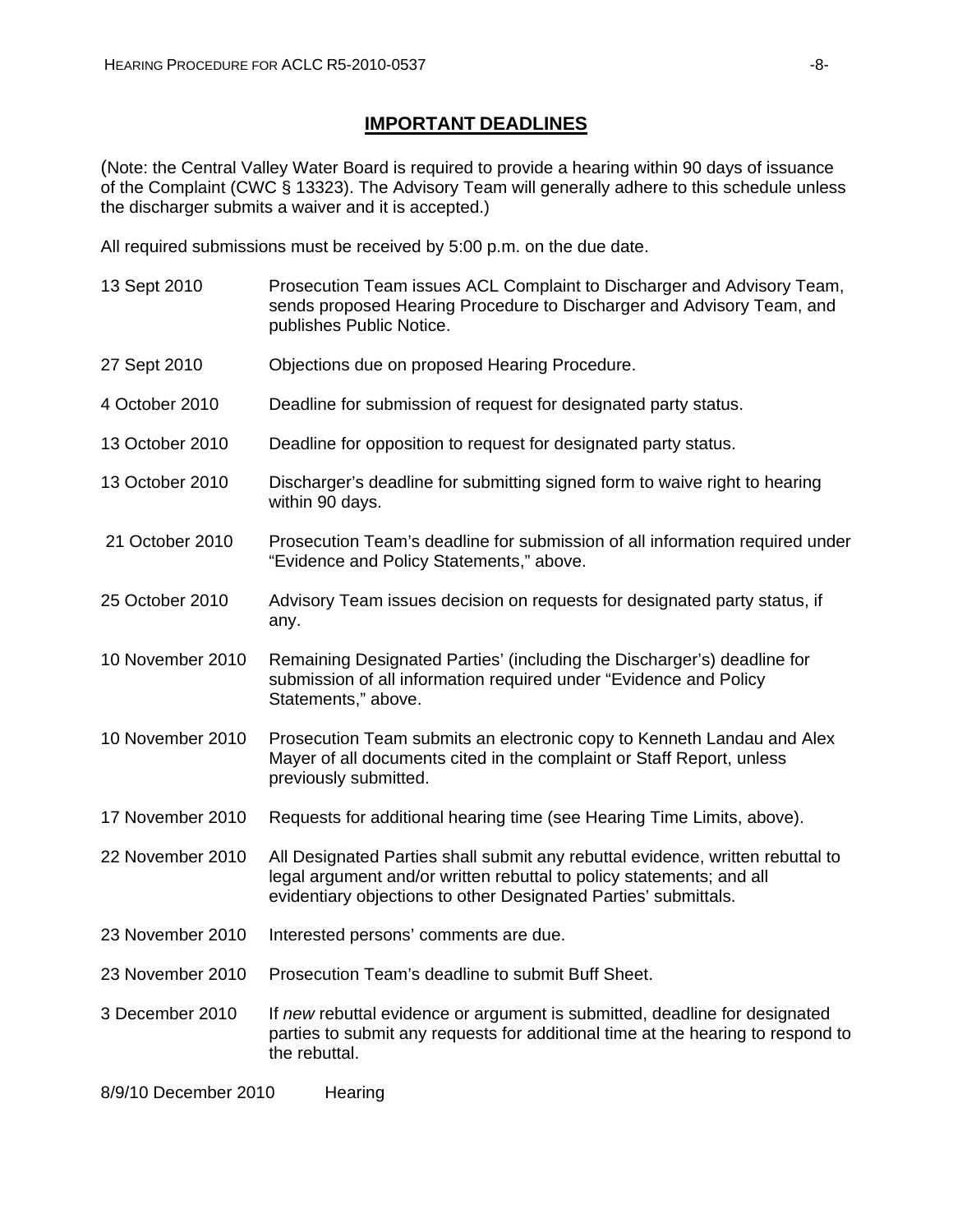

# **California Regional Water Quality Control Board Central Valley Region**

**Katherine Hart, Chair** 

11020 Sun Center Drive #200, Rancho Cordova, California 95670-6114 Phone (916) 464-3291 • FAX (916) 464-4645 http://www.waterboards.ca.gov/centralvalley



**Arnold Schwarzenegger** *Governor* 

13 September 2010

302 Burns Drive Yuba City, CA 95991

George Musallam CERTIFIED MAIL Utilities Director 7010 0290 0000 8535 7324

## *ADMINISTRATIVE CIVIL LIABILITY COMPLAINT R5-2010-0537 FOR ASSESSMENT OF MANDATORY MINIMUM PENALTIES, CITY OF YUBA CITY, WASTEWATER TREATMENT PLANT, SUTTER COUNTY*

Enclosed is an Administrative Civil Liability Complaint (Complaint), issued pursuant to California Water Code section 13385, for violations of Waste Discharge Requirements (WDRs) Orders R5-2007-0134 and R5-2007-0134-01 (NPDES CA0079260) by the City of Yuba City (Discharger) at its Wastewater Treatment Plant. The Complaint charges the Discharger with administrative civil liability in the amount of **nine thousand dollars (\$9,000)**, which represents the sum of accrued Mandatory Minimum Penalties for effluent limitation violations which occurred from 1 April 2008 through 30 June 2010.

On 14 July 2010, Central Valley Water Board staff issued a draft Record of Violations (ROV) for the period 1 January 2008 through 30 April 2010. The Discharger responded on 4 August 2010, and agreed with the violations. This Complaint extends the period reviewed through 30 June 2010 but does not add any additional violations.

Pursuant to CWC section 13323, the Discharger may:

- Pay the proposed administrative civil liability and waive its right to a hearing (Option #1 on the attached waiver form);
- Ask that the hearing be postponed to facilitate settlement discussions or for other reasons (Options #2 or #3 on the attached waiver form); or
- Contest the Complaint and/or enter into settlement discussions without signing the enclosed waiver.

If the Central Valley Water Board does not receive a signed waiver **by 13 October 2010**, a hearing will be scheduled for the **8/9/10 December 2010** Board meeting in Rancho Cordova. This hearing will be governed by the attached Hearing Procedures, which have been approved by the Board Chair for use in adjudicating matters such as this one. Any objections to the Hearing Procedures must be received by Alex Mayer, whose contact information is listed in the Hearing Procedures, by **5 p.m. on 27 September 2010.** 

## *California Environmental Protection Agency*